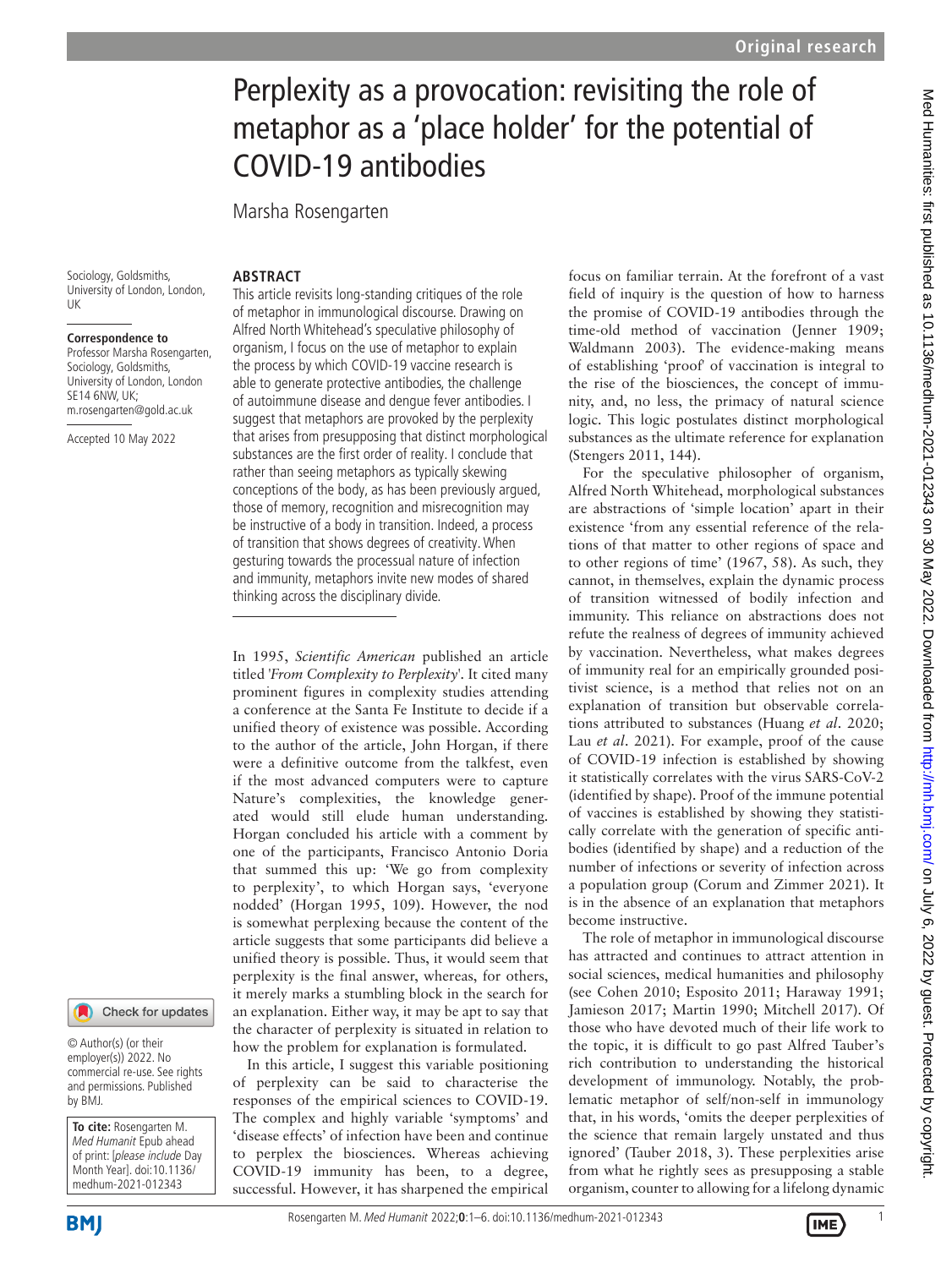process whereby the organism evolves 'in the face of internal and external challenges' ([Tauber 2018, 3](#page-5-4)). Even so, Tauber recognises that metaphor suffices in the absence of a better-articulated conception of immunity [\(Tauber 1997, 10](#page-5-5)).

In a manner, this paper could be said to take as its point of departure Tauber's reference to George Lakoff and Mark Johnson's work on metaphor, on the basis of which he says: 'Metaphor unites reason and imagination … offering a tool to comprehend partially what cannot be conceived by other means' ([Tauber 1997, 138](#page-5-5)). Indeed, I have wondered when writing this article, in line with Lakoff and Johnson, whether the distinction made of metaphor as merely a 'rhetorical flourish' is adequate to the challenge of conceiving infection and immunity. Alternatively, all conceptual thinking 'is fundamentally metaphorical in nature' ([Lakoff and Johnson 2003:](#page-4-9)3). Even if the latter is correct, it remains relevant to consider the character of those employed. For reasons that pertain to the relationship between the medical humanities and the life sciences discussed below, I attend to those currently used in COVID-19 vaccine research to explain the achievement of protective antibodies. Although they do not depart from a concept of self/non-self, they infer a cognitive body that, arguably, tallies with what I offer of White-head's processual ontology.<sup>[1](#page-4-10)</sup> In a review of critical contributions on immunological discourse, Andrew Goffey takes the view that metaphors typically work to skew explanations towards historically partial and culturally particular understandings of sickness' ([Goffey 2015, 8\)](#page-4-11). However, his primary intention is to redress what [Stengers \(2000, 65\)](#page-5-6) raises of the judgement that has been made *of* science for its use of metaphor and other cultural concepts—'as if no different to any other social practice'. This judgement leads Goffey to take up Stengers' proposal that a 'shared perplexity' arises from the inevitable partiality of knowledge across the disciplines. Stengers suggests that this 'shared perplexity' places us all in the same boat. In effect, it equalises the tussle between the natural sciences and those in the medical humanities and social sciences who have sought to challenge the biosciences' privileged claim on the body. Significantly, she comes to this view when discussing the notion of an event. Although we can never know an event in its entirety, we can know that it singularly signifies for those who 'are situated in the space it has opened' ([Stengers 2000, 65](#page-5-6)). This situatedness requires specifying the relative positions of scientists and their interpreters. However, it also requires avoiding 'any way of describing them which implies that scientists have a privileged knowledge of what this difference that singularises them *signifies*' [\(Stengers 2000, 7](#page-5-6)). For Goffey, this repositioning of disciplinary differences requires attention to the partiality of our modes of knowledge-making. In his conclusion, he states: 'the kinds of conceptual '"shortcuts" one takes in generating one's close analysis of the discourses of immunity as a practice like any other, obviate the need to tackle what it is that one might not know oneself' [\(Goffey 2015, 13](#page-4-11)).

While departing from his claim that metaphors typically skew understanding, his claim of obviation has led me to consider whether scholars—on either side of the disciplinary divide may be too quick to dismiss what they see as the signifying role of metaphor. Bearing in mind his Stengerian approach to the fractious relationship that has developed between the biosciences and the medical humanities and that the character of perplexity depends on what is respectively signified for the various actors engaged in an event, I revisit the critique of metaphor. While, in part, my argument builds on early critiques of the self/non-self distinction, it also diverges in its attempt to

recuperate metaphor as necessary in response to a scientific logic that proceeds on what Whitehead says of the mode of abstraction.

To focus on the problematic of abstraction is not unusual. Warwick Anderson argues that COVID-19 epidemiological modelling relies on abstractions of the 'r' rate of infection to decide policy but leaves aside a vastly more complex assemblage of factors ([Anderson 2017](#page-4-12)). Nonetheless, in the absence of an explication of what he intends by the term abstraction, we might be mistaken in believing that abstractions can be avoided. Indeed, given what I have said above on the problematic of morphological substance, we might mistakenly assume that, as an abstraction, it should be jettisoned. But Whitehead was a realist and firmly engaged with the possibilities that abstractions afford. Contrary to opposing the mode of abstraction, he proposed it as a necessary feature of existence. For instance, plants abstract water from the soil for nutrients. So, too, does thought abstract from a situation, thus 'exhibiting itself as an element in nature' ([Whitehead 1927](#page-5-7)). Indeed, [Rosengarten and Savransky \(2018\)](#page-5-8) point out, creatively so. Hence, the problem is not with abstraction per se, but when, as Whitehead says, our abstractions are mistaken for concreteness. As if, to reiterate, morphological substances exist *prior* to their connection with other matter in space and time.

Although Ed Cohen does not engage with Whitehead's philosophy of organism and the work of abstraction, his challenge to biomedical conceptions of autoimmunity is not only illustrative of the problematic of 'self/non-self' distinction taken up by Tauber. It chimes with Whitehead's notion of process. Describing his own experience as a young boy diagnosed with autoimmune disease, Cohen says:

First one doctor told me: "Your immune system is attacking the lining of your small intestine. It's as if your body is rejecting part of itself.'' My face must have shown that I didn't get the concept, so another added: "Well, autoimmunity is like being allergic to yourself". Despite this clarification I was still adrift, so they tossed one more. "It's as if you're eating yourself alive," they said... No doubt, the doctors who gave me these memorable images offered them as gifts of understanding… It is just that their metaphors were not particularly safe for a thirteen year old's imagination. Or anyone's imagination as far as I am concerned [\(Cohen 2004, 7](#page-4-13)).

Cohen suggests that his doctors were well intentioned, even if their metaphors were unpalatable or downright scary. However, what I take from his account is not that his doctors sought recourse to metaphor because their scientific explanation would have eluded him. Rather, they did so because their logic has no other way of explaining how morphological substances produce an effect. Having since come upon 'radical thinking scientists' who find the distinction of self/non-self insufficient to explain autoimmunity, Cohen proposes that the concept of immunity can be understood as a spatiotemporal process that challenges the notion of a bounded autonomous body (2004, 10). This proposition resonates with the view expressed by [Jaeger and Monk](#page-4-14) [\(2015\)](#page-4-14) when drawing on the process philosophy of Whitehead and others, including William James and John Dewey, that reality is processual: it is achieved by 'interconnected occurrences or events'. Events that are the antecedents for the becoming of new events or, in Whitehead's own words: 'In some sense or other, … each happening is a factor in the nature of every other happening' ([Whitehead 1934, 87](#page-5-9)). However, due to the legacy of mechanistic thought traceable to the likes of René Descartes and Isaac Newton and from which modern scientific logic has developed, 'substance is taken to be fundamental and processes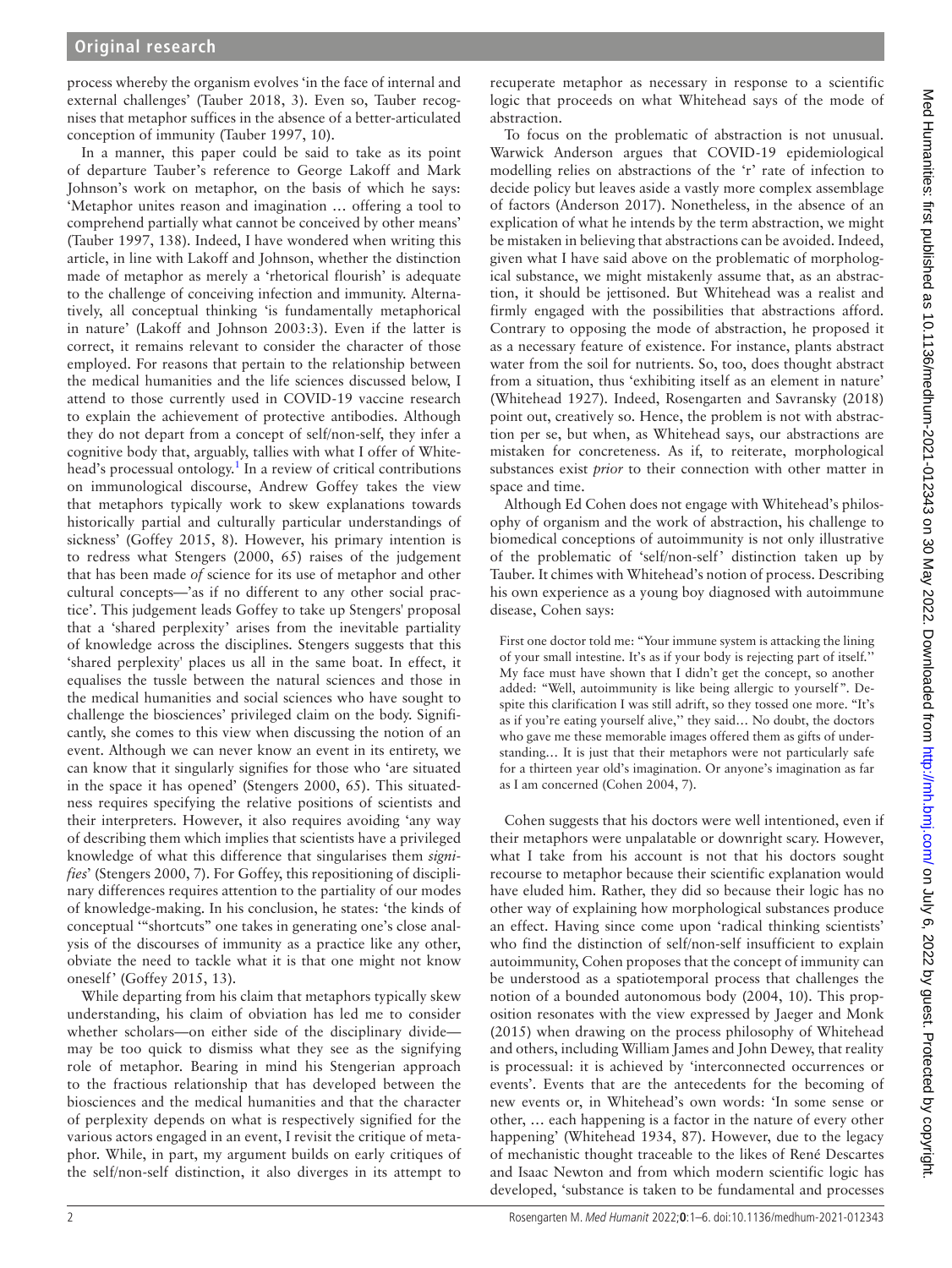are mere epiphenomena or derived properties of things' ([Jaeger](#page-4-14)  [and Monk 2015, 1064\)](#page-4-14).

#### **VACCINE ANTIBODIES AND THE ROLE OF METAPHOR**

While it is not my intention in this article to weigh the efficacy of COVID-19 vaccines, a little further on we will see that this has primacy for those engaged in their development. Even so, no scientist would venture to guarantee that the method of vaccination will be 100% efficacious [\(Lacerda and Bargieri](#page-4-15)  [2022, 1](#page-4-15); [Stengers 2018, 117](#page-5-10)). It is also possible that it will not surprise scientists that much of their language reflects cultural concepts and metaphors. Notably, when it comes to explaining the potential that precipitates the generation and 'inhibiting' action of COVID-19 antibodies, notions of cellular 'recognition' and 'memory' are employed. However, unlike those who claim that metaphors and various cultural concepts skew access to the materiality of the body, scientists might say that their use of metaphor is merely a 'placeholder' for an explanation still to be sought [\(Riskin 2018, 5\)](#page-5-11). As if to signify what is difficult to perceive, but there is sufficient evidence to warrant intervention while grappling with perplexity about the nature of the event itself.

Further, it is also possible that specialists in immunology would not regard notions of 'memory', 'recognition' and 'misrecognition' as unusual to characterise the process of change central to thwarting or arresting an infection such as COVID-19. Indeed, they might be startled that we should fix on their language when, from their perspective, what matters is the 'material' difference achieved irrespective of the language. Nevertheless, it is here that I want to pause: might there be something that should make us curious about characterising mechanistically interacting morphological entities in the manner usually held to be the preserve of human thought?  $2^2$  $2^2$ 

It is not necessary to rehearse the complex and chequered history of contemporary immunology to underscore what has emerged as a morphological conception of immunity. Even so, it may be helpful to note key recorded events and some of their celebrated figures. Paul Elrich is said to be responsible for the concept of immunity. In the late nineteenth century, he fed increasing quantities of toxin that rendered animals immune against an otherwise lethal dose. Based on his observations of correlations of cause/effect, he proposed that alongside a nucleus of activity, side chains in the form of receptors existing in the 'protoplasm' were able to specifically bind distinct toxins. According to Winau *et al*: 'Released into the blood, these receptors represented antitoxins or antibodies' [\(Winau, Westphal,](#page-5-12)  [and Winau 2004\)](#page-5-12). This perception of antibodies and antigens as morphological substances, whose function arises from their shape, cohered with the hypothesis of a mechanistic 'lock and key model' proposed, according to historical accounts, by Emil Fischer in 1894 ([Behr 2008\)](#page-4-17). However, it was not until 1959 that Gerald Edelman and Rodney Porter published on the molecular structure of antibodies, for which they were later jointly awarded the Nobel Prize in 1972.

Although scientific knowledge has become considerably more complex since the classical mechanistic conception of life that emerged in the late seventeenth century and, indeed, since Whitehead's description of modern science, the idea of antibodies whose *shape* can inhibit other substances remains. The morphological structure of antibodies is described as 'Y' shaped. The form is understood to bind and, thus, 'neutralise' antigens that sit on the surface of infectious agents such as viruses, bacteria, fungi ([Burton and Wilson 2007\)](#page-4-18). The 'Y', if shaped

appropriately, is also known within the biosciences to bind and, thus, inhibit cancerous cells (Little  $2021$ ).<sup>[3](#page-4-20)</sup>

In contrast to what is known of autoimmune disease and several other communicable infections, such as HIV and dengue fever discussed later, the achievement of COVID-19 vaccine research may appear relatively straightforward. Even so, the scientific question of how to achieve adequate immunity is by no means resolved. Despite what is now evident of degrees of vaccine efficacy, COVID-19 keeps on *giving*. From the current perspective of bioscience, not all bodies generate sufficient immunity from antibodies to prevent the infection and its spread ([Luchsinger](#page-5-13) *et al.* 2020). More critically, the morphological shape of the virus is mutating into new strains, which may not be 'inhibited' or 'neutralised' by antibodies generated by current vaccines [\(Bhandari, Khanna, and Kuhad 2021](#page-4-21); [Kirby 2021\)](#page-4-22). At the time of writing, questions abound about the potential of antibody longevity and the match of laboratory-generated antibodies in response to new viral strains. Associatively, there is the question of whether there might be a more sparing use of existing vaccines to speed up the inoculation of large numbers of individuals. This is regarded as crucial to thwarting the spread of potentially disabling or fatal infection and intercede in viral mutation by inhibiting, if not eliminating, the viability of the virus.

These questions are addressed in an article in the journal *Nature,* titled 'Is one vaccine dose enough if you've had COVID-19? What the science says' by [Dolgin \(2021\).](#page-4-23) I have selected it from numerous others, appearing while writing this article, not only because the piece provides a relatively succinct illustration of the use of metaphor but, more so, because the metaphors explain what is not available from the scientific studies cited. Studies focused on static morphological, molecular structures. As the following passage indicates, the aim was to evaluate the evidence from laboratory and clinical studies on whether a second jab of the specific design of mRNA vaccines currently being deployed is necessary. Referring to a scientific study by Wang *et al* (2021), Dolgin states:

The researchers analysed participants' levels of ' neutralising' antibodies, potent immune molecules that can block the virus from entering cells. At the moment, the quantity and vigour of a person's neutralising antibodies are the best markers for assessing whether that person is protected from infection and illness — although scientists are still working to confirm that antibody levels can serve as a realistic standin for immune protection.

It is clear from the above that 'markers' are a surrogate or, as the article states, a 'stand-in' for a happening established by correlations between, as Whitehead would say, 'the simple location' of 'things'. It is not clear why the mention of 'neutralising' requires quote marks, although we might assume that it underscores the action required of antibodies. As the article proceeds to introduce another component of the immune system, it is explicit in its use of metaphor and what could be argued as colloquial or 'cultural' terminology:

The team also assessed participants' levels of memory B cells, which *remember* pathogens and can quickly *crank out* targeted antibodies if they encounter an infectious agent that *they've seen before*. Within a month or two of vaccination, study participants' levels of *memory B cells* had risen, on average, nearly 10-fold and their ' titres', or levels, of neutralising antibodies had shot up around 50-fold . Those gains were apparent in previously infected participants whether they'd received one shot or two… In the 12months after participants were infected, their memory B cells had not been *static*. Instead, those cells spent the entire year evolving, which left them *able to craft anti-*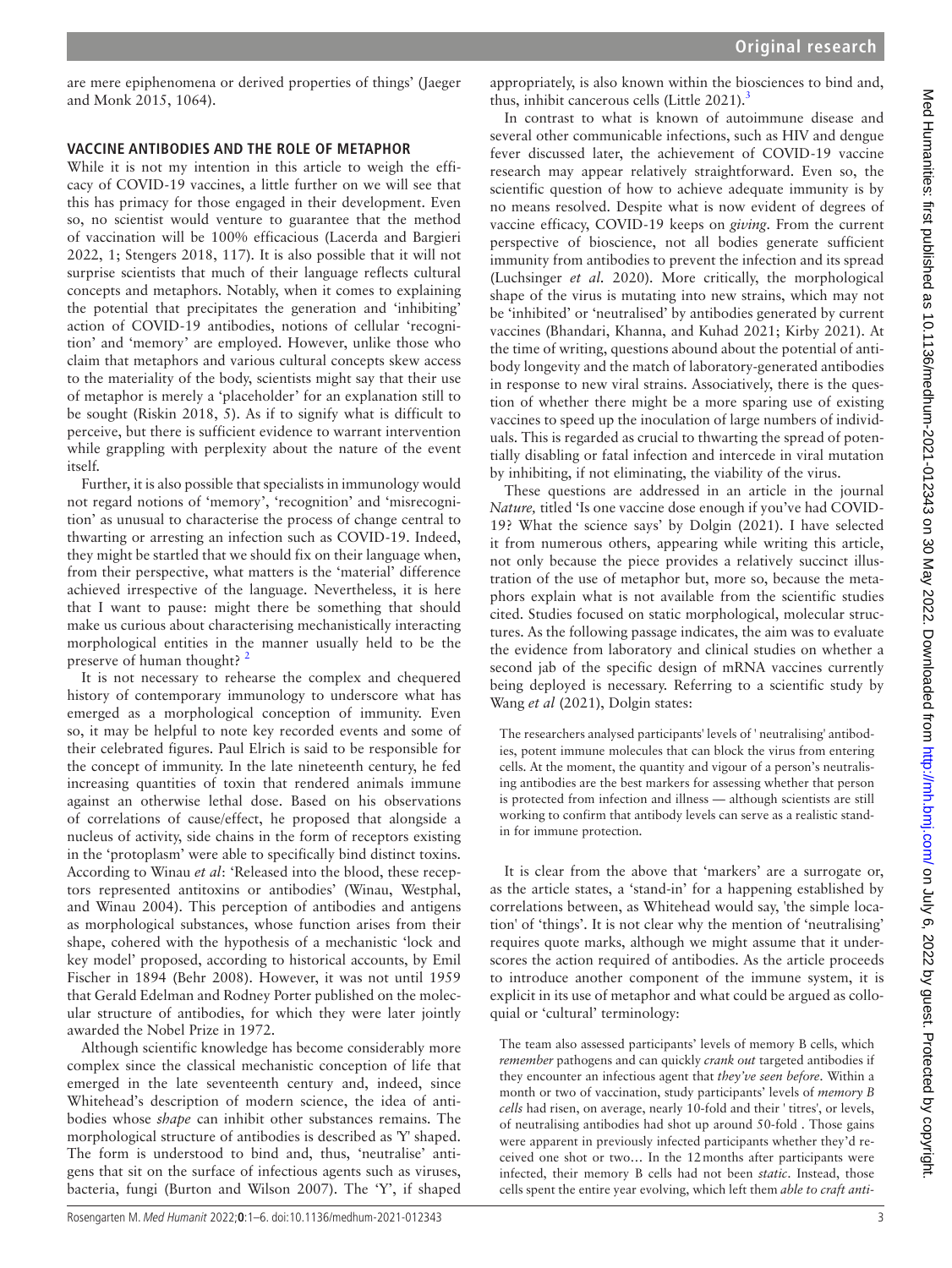*bodies even more potent and versatile* than those that they produced immediately after infection. (my emphasis) .

If we were to read these passages as merely indicating that the language of metaphors and certain colloquial phrasing is a convenient way to explain the desired process of inoculation by vaccination, we might ask: in what manner is the language problematic? Is it necessarily distorting the actuality of the event of the body or, on the contrary, gesturing to what [Whitehead](#page-5-14)  [1938](#page-5-14) states is 'the fact' of transition that is core to the possibility of nature? Here I want to detour to one Elgin's sources. All refer to molecular structures, including those of proteins involved in antibody 'neutralising'. One source, in particular, describes cellular 'memory' as a chemical 'reaction' that 'boots' change [\(Ebinger](#page-4-24) *et al*. 2021, cited in [Dolgin 2021\)](#page-4-23). The description is based on visualisations of the molecular structure of B cells. However, it is difficult to explain how a structure creates change. Even when we refer to 'institutional memory', we do not imagine it is a feature of the structure itself. Rather, we think of it residing in the experience of individuals involved in its historical process. Dolgin's metaphors and colloquial expressions provide an explanation that is absent from his sources. However, this returns me to the curious use of a language more usually associated with the notion of thinking subject.

Dolgin's choice of metaphor infers that the living and endangered body is involved in a process. It is not the kind of process we would imagine of morphological substances functioning as part of an animate mechanistic process. It is a process that involves remembering, recognising novelty and a mode of crafting with ingenuity. It leads me to consider whether his metaphors, within a prestigious science journal, speak to an unacknowledged awareness by scientists of something more than their methods can explain.

#### **PERPLEXING ANTIBODIES AND THE ROLE OF METAPHOR**

Here I turn to Alex Nading's piece in an earlier issue of this journal on dengue fever and include an explicit discussion of antibodies. The aim was to provide a practical illustration of Goffey's claim that natural scientists and medical humanities scholars experience 'shared perplexity'. In contrast with what I have included on COVID-19 antibodies, dengue fever antibodies stand in the way of a widespread mode of vaccination. This view is illustrated in the following account replete with metaphors:

In a phenomenon known to immunology as "original antigenic sin", bodies exposed to a single serotype (eg, to Dengue 1) develop antibodies and immunological " memory" of the antigens dominant in that particular serotype. Problems arise when the same body confronts another serotype (say, Dengue 2). Dengue two may contain some of the same antigens as Dengue 1, but the antigens that were dominant in Dengue one are recessive in Dengue 2. An immune system already familiar with Dengue one can thus select antibodies that bind to receptors on the Dengue two viral monocytes, helping the virus replicate more quickly than it otherwise would ([Nading 2015,](#page-5-15)  [14\)](#page-5-15).

Nading continues, '[b]odies pay a hefty price for this. Secondary dengue infections can result in what is clinically called "severe dengue", marked by internal plasma leakage and dangerously high fever. In short, as frontline health workers often say, "Dengue makes you sick the first time, but it can kill you the second"  $(2015:14)$ . Not surprisingly, Nading finds it necessary to address the metaphorical claim that renders the immune system capable of 'sinning'. As he points out, it raises 'both technical/scientific and ethical/

political perplexities' (2015:14). In order to address this, he introduces a difference in thought on this issue within the biosciences. Allowing for diversity within science and, by doing so, breaking from what Goffey rightly says of the risk of generalisation, Nading states: 'For starters, agreement among scientists about original antigenic sin theory has never been uniform. Some suggest that the immune system's "misrecognition" of antigens may sometimes be protective. Not everyone who is exposed to multiple serotypes develops severe dengue' (2015:14). From this angle, similar in this respect to what Cohen has offered on contrasting conceptions of the body in studies of autoimmunity, Nading underscores how scientists, themselves, engage in differing modes of thought within the scientific paradigm. However, the metaphors themselves are most relevant to my proposition that they are instructive of unacknowledged awareness by scientists of something more than their methods can explain.

Dengue fever's tragic consequences are said to arise from what is explained as the body '*misrecognising*' the relevant antigen. While this leads [Nading \(2015, 14\)\)](#page-5-15) to conclude: 'They (scientists) are perplexed, and we (medical humanities scholars)are perplexed', he is not attributing this perplexity to the metaphors but to a body engaged in an endangering process. It is not that the metaphors skew conceptions of the body; rather, they suggest, again, that scientists cannot rest with the idea of an essentially bounded and, thus, stable immune system. While the metaphors signify perplexity, they are also employed as a tool for unravelling it. Another way of saying this is that metaphors expose efforts to reconceptualise infection and immunity. While it is unlikely that anyone, on either side of the disciplinary divide, would refute the centrality of the body to research on infectious disease or that its capactity to generate antibodies relies on other elements, its participation is paradoxically nulled when regarded as implicitly 'dull' morphological substance. Indeed, we can ask: are what I am referring to as 'metaphors' merely a 'place holder' for something that cannot be explained by 'dull' substance as the ultimate reference? Or, alternatively, might we reconsider the view that they necessarily skew conceptions of the body and look to them as more telling than a first order of substance permits?

### **CONCLUSION: A GESTURE TO AN 'AFTER' PERPLEXITY**

My decision to revisit critiques of the use of metaphor in immunological discourse has been fuelled by what I have found to result in a type of cul-de-sac in thought (to use my own metaphor), when we too quickly dismiss or gloss what others call on to gain purchase on the world. When it comes to illness and disease, this dismissal risks eliding the difference that science makes. More pointedly, it elides the creative function of difference achieved by events [\(Whitehead 1920\)](#page-5-16). Based on what I have been able to include in this article, I am inclined to suggest that the scientific use of metaphors of 'memory', 'recognition' and 'misrecognition' hints at an implicit awareness that there is something sidelined by the familiar logic of scientific materialism.

When surpassing an imagined first-order reality of morphological substances, metaphors offer an answer to the warranted but perplexing question of how 'to characterise the something which thus emerges?' ([Whitehead 1967,](#page-5-17) [93](#page-5-17)). A question that arises when explanation can no longer be deferred or 'blackboxed' by probabilistic correlations to decide an exclusive relation of cause and effect. Indeed, when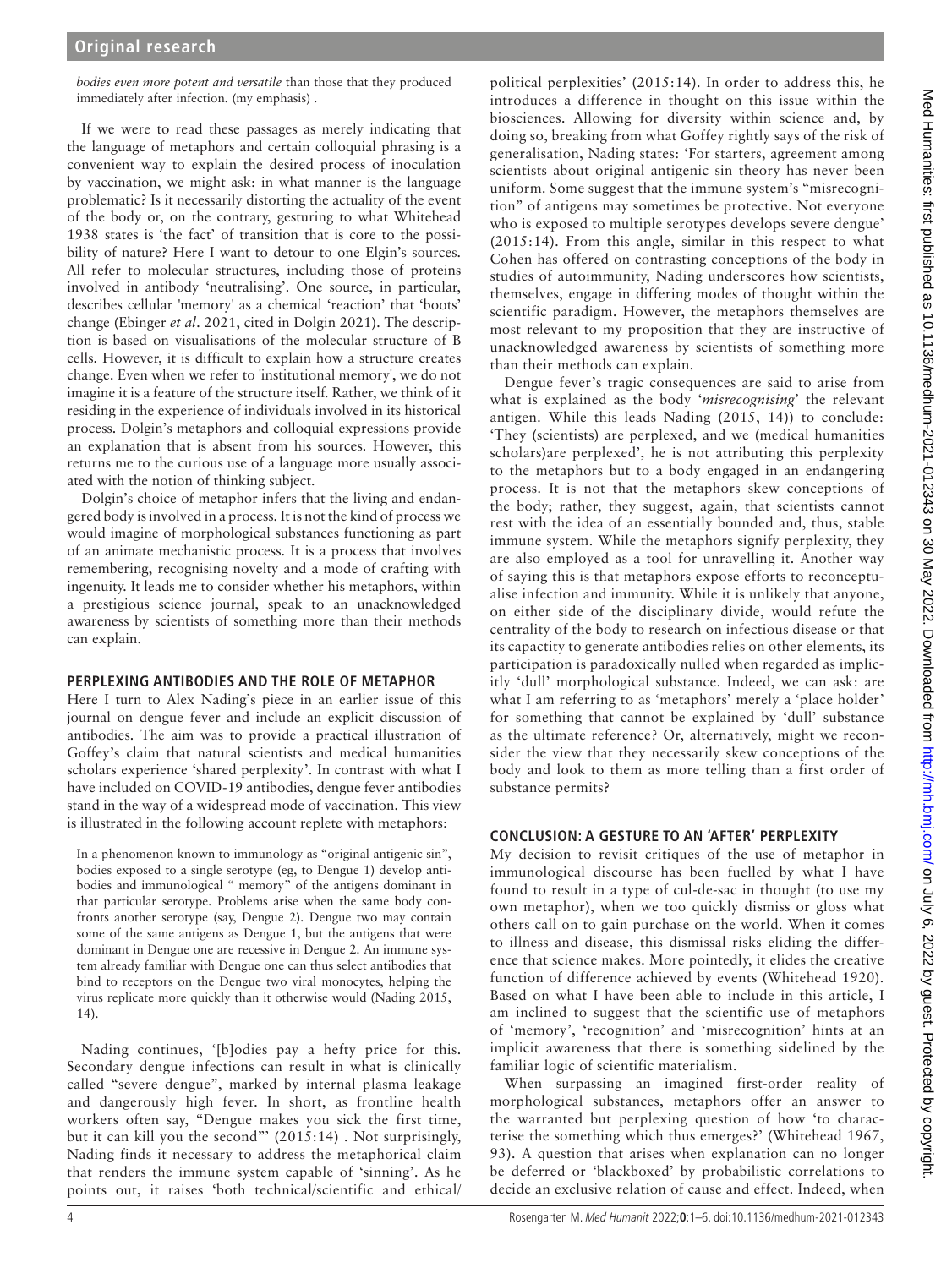gesturing to the processual nature of infection and immunity, we might consider metaphors as 'thought events' that invite a new terrain of possibility. A terrain where those who call on metaphors to decipher the body *and* those who have argued they are problematic, might develop an appreciation for what it 'is' that they lay claim to when contending with the realised potential of infection and immunity. While we can agree with Cohen that his doctors resorted to crude metaphor (his body 'eating itself alive'), we can also say that they were provoked by the perplexing logic of a mode of scientific materialism that cannot explain aberrant change ('intent'). The same can be said of the metaphors used to describe the action of COVID-19 antibodies and those of dengue fever, arguably attuned to what Whitehead proposes as a process of creative transition.

This returns me to the question of might there be something that should make us curious about characterising mechanistically interacting morphological entities in the manner usually held to be the preserve of human thought? Insofar as some metaphors infer that bodily events are creative in a manner more usually held as the preserve of the human mind, they invite us to go beyond the limits of scientific materialism. Indeed, based on the character of the metaphors more usually assigned to a thinking self or subject, we might entertain the speculative pluralist panpsychist proposition, developed by Martin Savransky from Whitehead's philosophy and also that of William James, that the body 'thinks' ([Savransky 2019](#page-5-18)): it shares a mode of consciousness that has been conceptually partitioned with the differentiating of disciplines. Further, it engages in its own creative diagnosis of infection [\(Rosen](#page-5-19)[garten 2021\)](#page-5-19). To be sure, as is eminently clear from the tragic loss of life from COVID-19, dengue fever, and a host of other diseases, including autoimmune disease, a thinking body involved in making decisions does not always lead to what is necessary to endurance. Nevertheless, it does suggest that concern about the notion of a self/non-self distinction might also be revisited.

Rather than settle for a 'shared perplexity', as proposed by Goffey and taken up by Nading, I conclude with the speculative proposition that our shared metaphors might be a starting point for unravelling what situates perplexity. Although some metaphors may skew what 'is', others, nonetheless developed on their basis—such as 'self/non-self'—may serve as a speculative gesture to the realisation of an immanent potentiality, as Whitehead proposed, in the situated connectedness of all things.

**Twitter** Marsha Rosengarten [@m\\_rosengarten](https://twitter.com/m_rosengarten)

**Contributors** MR is the sole author of this paper.

**Funding** Funded by Australian Research Council Award Number: DP210101604. **Competing interests** None declared.

**Patient and public involvement** Patients and/or the public were not involved in the design, or conduct, or reporting, or dissemination plans of this research.

**Patient consent for publication** Not applicable.

**Ethics approval** Not applicable.

**Provenance and peer review** Not commissioned; externally peer reviewed.

**Data availability statement** Data sharing is not applicable as no data sets were generated and/or analysed for this study.

This article is made freely available for personal use in accordance with BMJ's website terms and conditions for the duration of the covid-19 pandemic or until otherwise determined by BMJ. You may download and print the article for any lawful, non-commercial purpose (including text and data mining) provided that all copyright notices and trade marks are retained.

#### **NOTES**

- <span id="page-4-10"></span>1. On this score, my approach differs from a deconstructive approach to the concept of immunity (see [Jamieson 2017;](#page-4-8) [Kirby 2017;](#page-4-25) [Mitchell 2017\)](#page-5-3).
- <span id="page-4-16"></span>2. Mechanistic conceptions of infection and immunity are commonplace in scientific publications, for example: Charles et al[. \(2001\);](#page-4-26) [Velikova et al. \(2020\);](#page-5-20) Waldmann [\(2003\).](#page-5-0)
- <span id="page-4-20"></span>3. Antibodies are also known as immunoglobulins, composed of glycoprotein molecules produced within the body by B cells (leucocytes). The viral envelope of the SARS-COV-2 virus held responsible for COVID-19 infection, projects spike proteins (S proteins) composed of two subunits (S1 and S2), which facilitate viral entry into the host cell by attachment to host cell receptors ([Bhandari, Khanna, and Kuhad 2021;](#page-4-21) [Monpara,](#page-5-21)  [Sodha, and Gupta 2020](#page-5-21)).

## **BIBLIOGRAPHY**

- <span id="page-4-12"></span>Anderson, N. 2017. "Auto (Immunity): Evolutions of Otherness." [Parallax](http://dx.doi.org/10.1080/13534645.2016.1261664) 23 (1): Routledge: 94–107.
- <span id="page-4-17"></span>Behr, J.-P. 2008. The Lock-and-Key Principle: The State of the Art--100 Years On. John Wiley & Sons.
- <span id="page-4-21"></span>Bhandari, R., G. Khanna, and A. Kuhad. 2021. "Pharmacological Insight into Potential Therapeutic Agents for the Deadly Covid-19 Pandemic." European Journal of [Pharmacology](http://dx.doi.org/10.1016/j.ejphar.2020.173643) 890 (January): 173643.
- <span id="page-4-18"></span>Burton, D. R., and I. A. Wilson. 2007. "Immunology. Square-Dancing Antibodies." Science [\(New York, N.Y](http://dx.doi.org/10.1126/science.1148905).) 317 (5844): American Association for the Advancement of Science: 1507–8.
- <span id="page-4-26"></span>Charles, A. J., P. Travers, M. Walport, and M. J. Shlomchik. 2001. "Autoimmune Responses Are Directed against Self Antigens." In [Immunobiology: The Immune System in Health](https://www.ncbi.nlm.nih.gov/books/NBK27155/)  [and Disease](https://www.ncbi.nlm.nih.gov/books/NBK27155/), 5th Edition. Garland Science. [https://www.ncbi.nlm.nih.gov/books/](https://www.ncbi.nlm.nih.gov/books/NBK27155/) [NBK27155/.](https://www.ncbi.nlm.nih.gov/books/NBK27155/)
- <span id="page-4-13"></span>Cohen, E. 2004. "My Self as an Other: On Autoimmunity and 'Other' Paradoxes." [Medical](http://dx.doi.org/10.1136/jmh.2004.000162)  [Humanities](http://dx.doi.org/10.1136/jmh.2004.000162) 30 (1): Institute of Medical Ethics: 7–11.
- <span id="page-4-5"></span>Cohen, E. 2010. [A Body Worth Defending: Immunity, BioPolitics, and the Apotheosis of the](http://dx.doi.org/10.1215/9780822391111)  [Modern Body](http://dx.doi.org/10.1215/9780822391111). Durham: Duke University Press.
- <span id="page-4-4"></span>Corum, J., and C. Zimmer. 2021. "How the Oxford-AstraZeneca Vaccine Works." The New York Times, Sec. Health." [https://www.nytimes.com/interactive/2020/health/oxford](https://www.nytimes.com/interactive/2020/health/oxford-astrazeneca-covid-19-vaccine.html)[astrazeneca-covid-19-vaccine.html.](https://www.nytimes.com/interactive/2020/health/oxford-astrazeneca-covid-19-vaccine.html)
- <span id="page-4-23"></span>Dolgin, E. 2021. "Is One Vaccine Dose Enough If You've Had COVID? What the Science Says." [Nature](http://dx.doi.org/10.1038/d41586-021-01609-4) 595 (7866): 161–62.
- <span id="page-4-24"></span>Ebinger, J. E., J. Fert-Bober, I. Printsev, M. Wu, N. Sun, J. C. Prostko, E. C. Frias, et al. 2021. "Antibody Responses to the BNT162b2 MRNA Vaccine in Individuals Previously Infected with SARS-CoV-2." [Nature Medicine](http://dx.doi.org/10.1038/s41591-021-01325-6) 27 (6): 981–84.
- <span id="page-4-6"></span>Esposito, R. 2011. Immunitas: The Protection and Negation of Life. English ed. Cambridge ; Malden MA: Polity.
- <span id="page-4-11"></span>Goffey, A. 2015. "Homo Immunologicus: On the Limits of Critique." [Medical Humanities](http://dx.doi.org/10.1136/medhum-2014-010661) 41 (1): London, United Kingdom: BMJ Publishing Group LTD: 8–13.
- <span id="page-4-7"></span>Haraway, D. 1991. Simians, Cyborgs and Women: The Reinvention of Nature. 2nd edition. London: Free Association Books.
- <span id="page-4-0"></span>Horgan, J. 1995. "From Complexity to Perplexity." [Scientific American](http://dx.doi.org/10.1038/scientificamerican0695-104) 272 (6): Scientific American, a division of Nature America, Inc: 104–9.
- <span id="page-4-2"></span>Huang, A. T., B. Garcia-Carreras, M. D. T. Hitchings, B. Yang, L. C. Katzelnick, S. M. Rattigan, B. A. Borgert, et al. 2020. "A Systematic Review of Antibody Mediated Immunity to Coronaviruses: Kinetics, Correlates of Protection, and Association with Severity." [Nature Communications](http://dx.doi.org/10.1038/s41467-020-18450-4) 11 (1): 4704.
- <span id="page-4-14"></span>Jaeger, J., and N. Monk. 2015. "Everything Flows." [EMBO Reports](http://dx.doi.org/10.15252/embr.201541088) 16 (9): 1064-67.
- <span id="page-4-8"></span>Jamieson, M. 2017. "Allergy and Autoimmunity: Rethinking the Normal and the Pathological." [Parallax](http://dx.doi.org/10.1080/13534645.2016.1261659) 23 (1): Routledge: 11-27.
- <span id="page-4-1"></span>Jenner, E. 1909. "I. An Inquiry Into the Causes and Effects of the Variolae Vaccinae, Or Cow-Pox. 1798.' Publications on Vaccination Against Smallpox." [https://www.](https://www.bartleby.com/38/4/1.html) [bartleby.com/38/4/1.html.](https://www.bartleby.com/38/4/1.html)

<span id="page-4-22"></span>Kirby, T. 2021. "New Variant of SARS-CoV-2 in UK Causes Surge of COVID-19." The [Lancet. Respiratory Medicine](http://dx.doi.org/10.1016/S2213-2600(21)00005-9) 9 (2): S2213-2600(21)00005-9: e20–21.

- <span id="page-4-25"></span>Kirby, V. 2017. "Autoimmunity: The Political State of Nature." [Parallax](http://dx.doi.org/10.1080/13534645.2016.1261661) 23 (1): Routledge: 46–60.
- <span id="page-4-15"></span>Lacerda, M. V. G., and D. Y. Bargieri. 2022. "Protection against COVID-19: Beyond Antibodies." [The Lancet Infectious Diseases](http://dx.doi.org/10.1016/S1473-3099(21)00561-2) 22 (1): 4-5. ;.
- <span id="page-4-9"></span>Lakoff, G., and M. Johnson. 2003. Metaphors We Live By. Chicago: Chicago University Press.
- <span id="page-4-3"></span>Lau, E. H. Y., O. T. Y. Tsang, D. S. C. Hui, M. Y. W. Kwan, W.-H. Chan, S. S. Chiu, R. L. W. Ko, et al. 2021. "Neutralizing Antibody Titres in SARS-CoV-2 Infections." Nature [Communications](http://dx.doi.org/10.1038/s41467-020-20247-4) 12 (1): 63.
- <span id="page-4-19"></span>Little, M. 2021. "Generation, Structure, and Function of Antibodies." In [Antibodies for](http://dx.doi.org/10.1007/978-3-030-72599-0_4)  [Treating Cancer: Basics, Development, and Applications](http://dx.doi.org/10.1007/978-3-030-72599-0_4), edited by Melvyn Little, 35–46. Cham: Springer International Publishing.